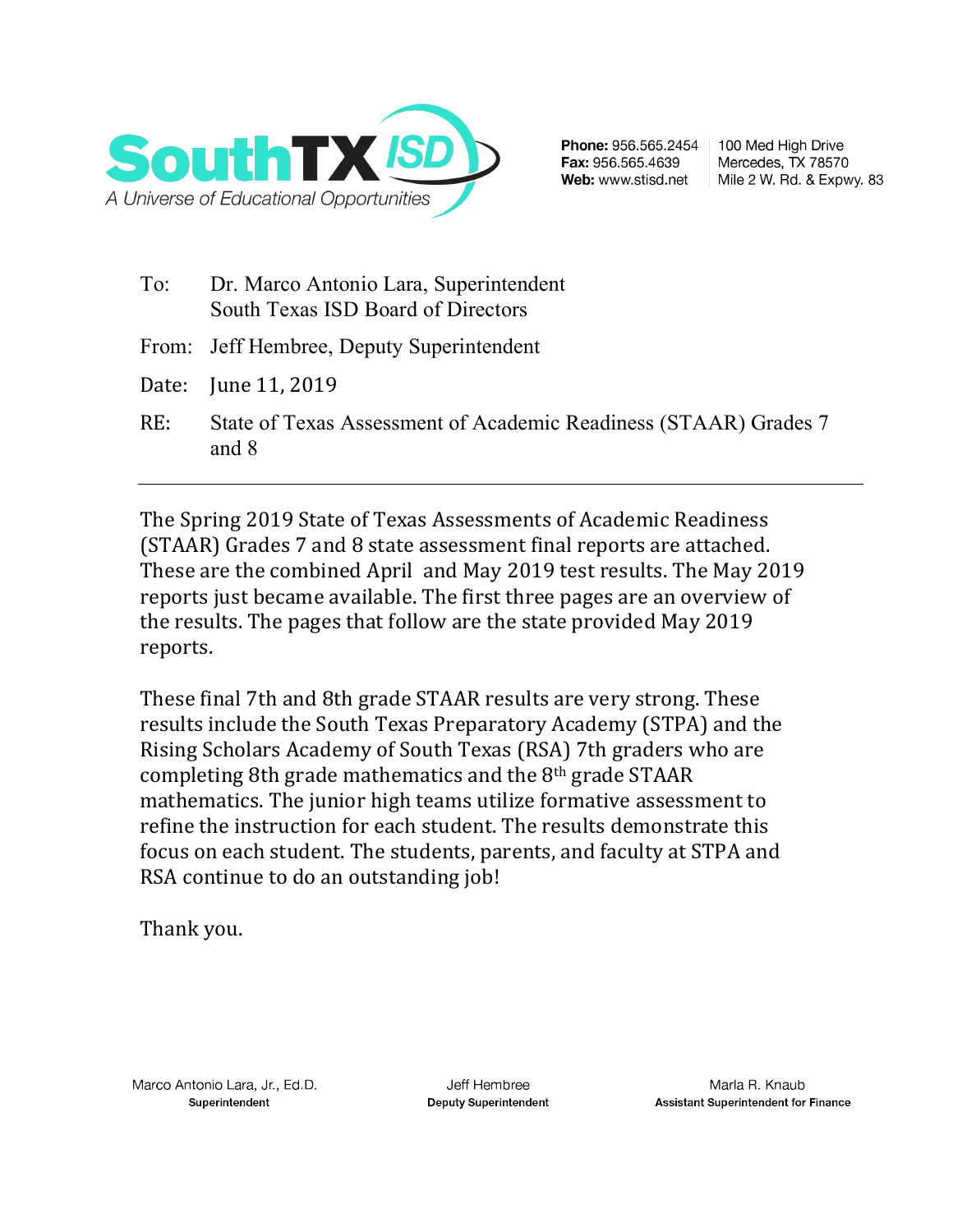## **State of Texas Assessments of Academic Readiness (STAAR) 7th 8th Grades - Spring 2019 South Texas ISD**

| <b>District Goal 100 Percent</b>       |    |    |                                         | Percentage Approaches Level |                |             |             |
|----------------------------------------|----|----|-----------------------------------------|-----------------------------|----------------|-------------|-------------|
|                                        |    |    |                                         | (7th                        |                |             |             |
|                                        |    |    |                                         | Graders)                    | 8th Social     |             |             |
| State Goal 90 Percent                  |    |    | 7th Reading   7th Writing   8th Reading | 8th Math                    | <b>Studies</b> | 8th Science | Total - All |
| South Texas Preparatory Academy        | 96 | 96 | 100                                     | 99                          | 94             | 82          | 97          |
| Rising Scholars Academy of South Texas | 95 | 95 | 99                                      | 99                          | 93             | None        | 96          |
| Total District - South Texas ISD       | 96 | 95 | 99                                      | 99                          | 94             | -82         | 96          |

| <b>District Goal 85 Percent or Higher</b> |    |    |                                         | Percentage Meets Level |                |             |             |
|-------------------------------------------|----|----|-----------------------------------------|------------------------|----------------|-------------|-------------|
|                                           |    |    |                                         | (7th                   |                |             |             |
|                                           |    |    |                                         | Graders)               | 8th Social     |             |             |
| State Goal 60 Percent                     |    |    | 7th Reading   7th Writing   8th Reading | 8th Math               | <b>Studies</b> | 8th Science | Total - All |
| South Texas Preparatory Academy           | 81 | 82 | 76                                      | 84                     | 78             | 47          | 82          |
| Rising Scholars Academy of South Texas    |    | 80 | 80                                      | 79                     | 75             | None        | 78          |
| Total District - South Texas ISD          | 79 | 81 | 82                                      | 82                     | 76             | 47          | 80          |

| <b>District Goal 50 Percent or Higher</b> |    |    |                                     | Percentage Masters Level |                |             |             |
|-------------------------------------------|----|----|-------------------------------------|--------------------------|----------------|-------------|-------------|
|                                           |    |    |                                     | (7th                     |                |             |             |
|                                           |    |    |                                     | Graders)                 | 8th Social     |             |             |
| State Goal 30 Percent                     |    |    | 7th Reading 7th Writing 8th Reading | 8th Math                 | <b>Studies</b> | 8th Science | Total - All |
| South Texas Preparatory Academy           | 61 | 57 | 45                                  | 35                       | 56             | 12          | 52          |
| Rising Scholars Academy of South Texas    | 49 | 42 | 35                                  | 32                       | 53             | None        | 44          |
| Total District - South Texas ISD          | 55 | 50 | 40                                  | 34                       | 54             | 12          | 48          |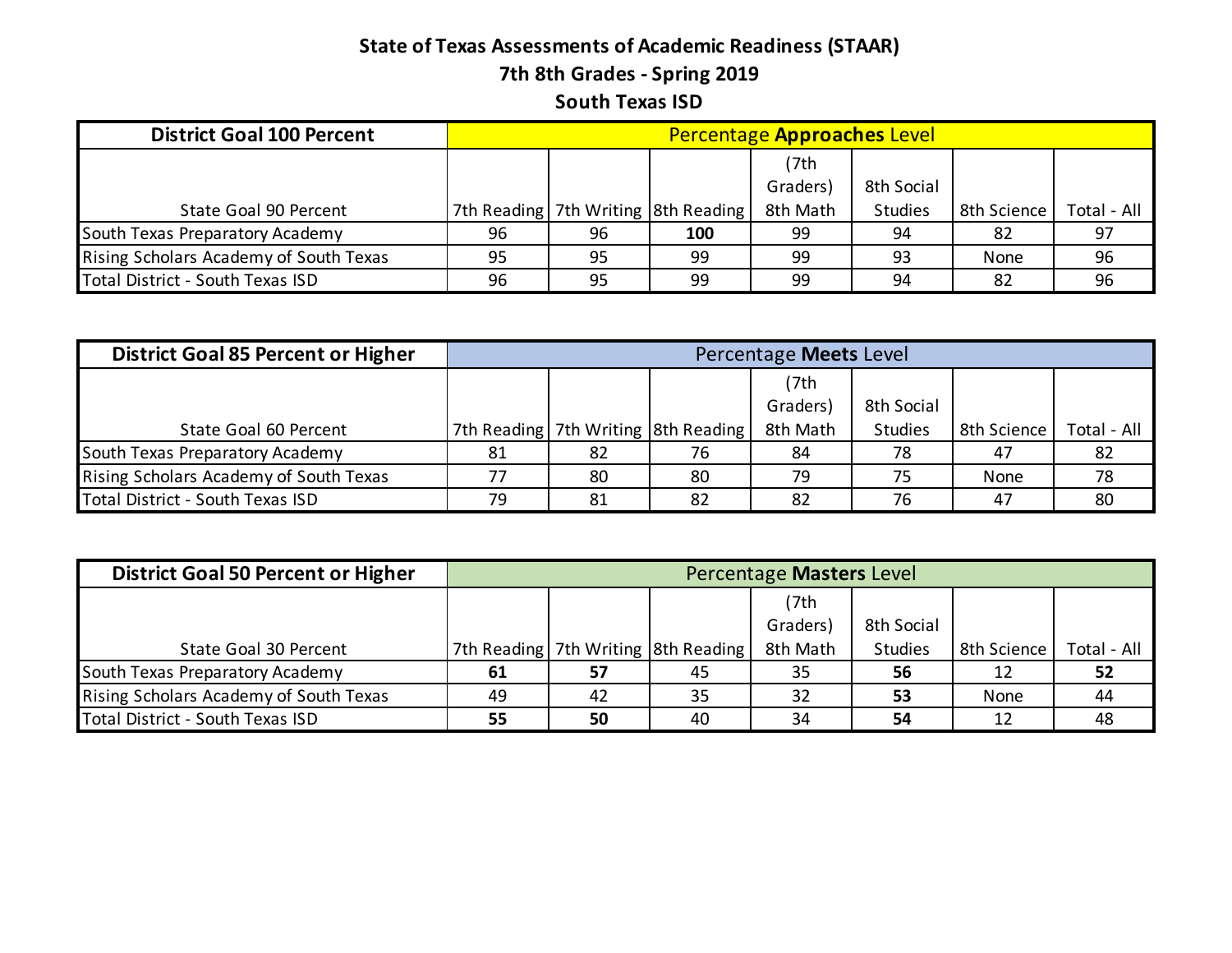## **State of Texas Assessments of Academic Readiness (STAAR) 7th 8th Grades - Spring 2019 South Texas ISD**

| <b>District Goal 100 Percent</b>       |               |               | Percentage Change Current Year From Prior Year Approaches Level |          |                |             |             |
|----------------------------------------|---------------|---------------|-----------------------------------------------------------------|----------|----------------|-------------|-------------|
|                                        |               |               |                                                                 | (7th     |                |             |             |
|                                        |               |               |                                                                 | Graders) | 8th Social     |             |             |
| State Goal 90 Percent                  |               |               | 7th Reading 7th Writing 8th Reading                             | 8th Math | <b>Studies</b> | 8th Science | Total - All |
| South Texas Preparatory Academy        |               | same as prior | +4                                                              | $+5$     |                | N/A         |             |
| Rising Scholars Academy of South Texas |               | $+2$          |                                                                 | $+3$     |                | N/A         |             |
| Total District - South Texas ISD       | same as prior | same as prior | $+4$                                                            | +4       |                | N/A         |             |

| <b>District Goal 85 Percent or Higher</b> |               |      | Percentage Change Current Year From Prior Year Meets Level |          |                |             |             |
|-------------------------------------------|---------------|------|------------------------------------------------------------|----------|----------------|-------------|-------------|
|                                           |               |      |                                                            | (7th     |                |             |             |
|                                           |               |      |                                                            | Graders) | 8th Social     |             |             |
| State Goal 60 Percent                     |               |      | 7th Reading   7th Writing   8th Reading                    | 8th Math | <b>Studies</b> | 8th Science | Total - All |
| South Texas Preparatory Academy           |               |      | same as prior                                              | $+8$     |                | N/A         |             |
| Rising Scholars Academy of South Texas    | same as prior | $+2$ | $+11$                                                      |          | same as prior  | N/A         |             |
| Total District - South Texas ISD          | same as prior | $+1$ | $+10$                                                      | +5       | same as prior  | N/A         |             |

| <b>District Goal 50 Percent or Higher</b> |                        |               | Percentage Change Current Year From Prior Year Masters Level |               |                |             |               |  |  |  |  |  |
|-------------------------------------------|------------------------|---------------|--------------------------------------------------------------|---------------|----------------|-------------|---------------|--|--|--|--|--|
|                                           |                        |               |                                                              | (7th          |                |             |               |  |  |  |  |  |
|                                           | 8th Social<br>Graders) |               |                                                              |               |                |             |               |  |  |  |  |  |
| State Goal 30 Percent                     |                        |               | 7th Reading 7th Writing 8th Reading                          | 8th Math      | <b>Studies</b> | 8th Science | Total - All   |  |  |  |  |  |
| South Texas Preparatory Academy           |                        | $+16$         | same as prior                                                | $+3$          |                | N/A         |               |  |  |  |  |  |
| Rising Scholars Academy of South Texas    |                        | same as prior | same as prior                                                | -5            | same as prior  | N/A         | same as prior |  |  |  |  |  |
| Total District - South Texas ISD          |                        | $+9$          | same as prior                                                | same as prior |                | N/A         |               |  |  |  |  |  |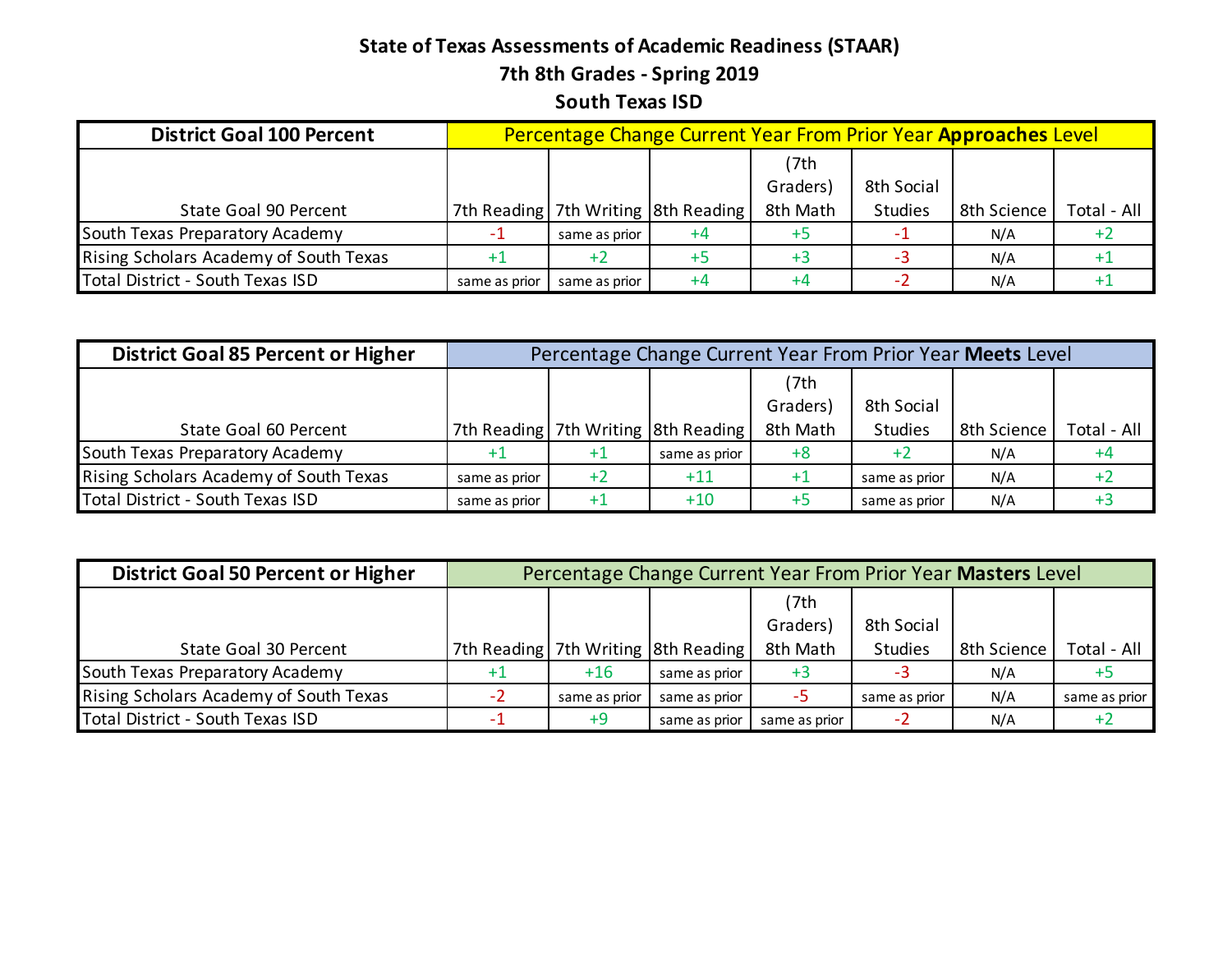#### **STISD STAAR Gr 7/8 2019 Raw Numbers**

| <b>Approaches</b>                      | Took  | Pass               | Took  | Pass  | Took  | Pass <sup>1</sup> | Took  | Pass       | Took   | Pass   | Took   | Pass   | Sum Took | <b>Sum Pas</b> | Total - All |
|----------------------------------------|-------|--------------------|-------|-------|-------|-------------------|-------|------------|--------|--------|--------|--------|----------|----------------|-------------|
|                                        | 7th R | 7th R              | 7th W | 7th W | 8th R | 8th R             | 8th M | 8th M      | 8th SS | 8th SS | 8th Sc | 8th Sc |          |                |             |
| South Texas Preparatory Academy        | 281   | 270                | 281   | 270   | 193   | 193               | 269   | 267        | 293    | 275    |        |        | 1317     | 1275           | 97%         |
| Rising Scholars Academy of South Texas | 261   | 248                | 260   | 246   | 235   | 232               | 260   | 750<br>دەد | 275    | 257    |        |        | 1291     | 1241           | 96%         |
|                                        |       |                    |       |       |       |                   |       |            |        |        |        |        |          |                |             |
|                                        | 542   | <b>E10</b><br>07 د | 541   | 516   | 428   | 425               | 529   | 525        | 568    | 532    |        |        | 2608     | 2516           | 96%         |
|                                        |       | 96%                |       | 95%   |       | 99%               |       | 99%        |        | 94%    |        | 82%    |          | 96%            |             |

| <b>Meets</b>                           | Took  | Pass  | Took  | Pass  | Took  | Pass  | Took  | Pass  | Took   | Pass   | Took   | Pass   | Sum Took | Sum Pass | Total - All |
|----------------------------------------|-------|-------|-------|-------|-------|-------|-------|-------|--------|--------|--------|--------|----------|----------|-------------|
|                                        | 7th R | 7th R | 7th W | 7th W | 8th R | 8th R | 8th M | 8th M | 8th SS | 8th SS | 8th Sc | 8th Sc |          |          |             |
| South Texas Preparatory Academy        | 281   | 227   | 281   | 230   | 193   | 164   | 269   | 226   | 293    | 228    |        |        | 1317     | 1075     | 82%         |
| Rising Scholars Academy of South Texas | 261   | 202   | 260   | 207   | 235   | 189   | 260   | 206   | 275    | 206    |        |        | 1291     | 1010     | 78%         |
|                                        |       |       |       |       |       |       |       |       |        |        |        |        |          |          |             |
|                                        | 542   | 429   | 541   | 437   | 428   | 353   | 529   | 432   | 568    | 434    |        |        | 2608     | 2085     | 80%         |
|                                        |       | 79%   |       | 81%   |       | 82%   |       | 82%   |        | 76%    |        | 47%    |          | 80%      |             |

| <b>Masters</b>                         | Took  | Pass  | Took  | Pass  | Took  | Pass  | Took  | Pass  | Took   | Pass   | Took   | Pass   | Sum Took | Sum Pass | Total - All |
|----------------------------------------|-------|-------|-------|-------|-------|-------|-------|-------|--------|--------|--------|--------|----------|----------|-------------|
|                                        | 7th R | 7th R | 7th W | 7th W | 8th R | 8th R | 8th M | 8th M | 8th SS | 8th SS | 8th Sc | 8th Sc |          |          |             |
| South Texas Preparatory Academy        | 281   | 171   | 281   | 160   | 193   | 101   | 269   | 94    | 293    | 163    |        |        | 1317     | 689      | 52%         |
| Rising Scholars Academy of South Texas | 261   | 127   | 260   | 109   | 235   | 102   | 260   | 82    | 275    | 145    |        |        | 1291     | 565      | 44%         |
|                                        |       |       |       |       |       |       |       |       |        |        |        |        |          |          |             |
|                                        | 542   | 298   | 541   | 269   | 428   | 203   | 529   | 176   | 568    | 308    |        |        | 2608     | 1254     | 48%         |
|                                        |       | 55%   |       | 50%   |       | 47%   |       | 33%   |        | 54%    |        | 12%    |          | 48%      |             |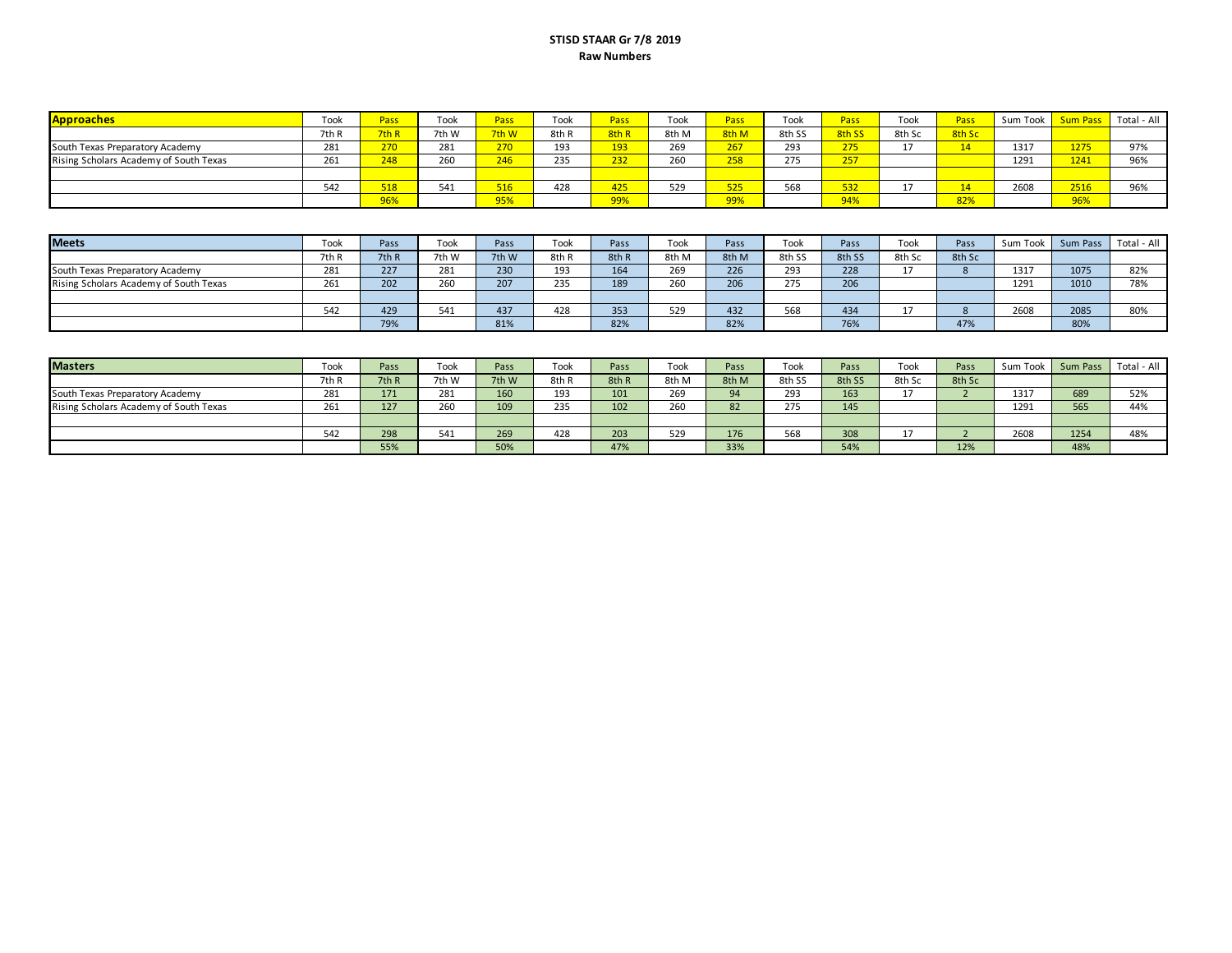

#### **Summary Report** District: 031-916 SOUTH TEXAS ISD **COMMANO COMPROVERSING**<br>Date of Testing: SPRING 2019 **GRADE 7 READING**

Date of Testing: SPRING 2019

| <b>Administration Summary</b>                                                           |                       |                                     |                                              |                          |                                    |                          |                                 |                          |                                                      |                      |                                             |                          | <b>Results for Each Reporting Category</b> |                                |                                                |                                |
|-----------------------------------------------------------------------------------------|-----------------------|-------------------------------------|----------------------------------------------|--------------------------|------------------------------------|--------------------------|---------------------------------|--------------------------|------------------------------------------------------|----------------------|---------------------------------------------|--------------------------|--------------------------------------------|--------------------------------|------------------------------------------------|--------------------------------|
|                                                                                         |                       |                                     |                                              |                          |                                    |                          |                                 |                          |                                                      |                      | $\mathbf{1}$                                |                          |                                            | $\overline{2}$                 | 3                                              |                                |
| Percent<br>Number<br>542<br>100<br><b>Students Tested</b><br><b>Students Not Tested</b> |                       |                                     |                                              |                          |                                    |                          |                                 |                          |                                                      |                      | Understanding/<br>Analysis Across<br>Genres |                          | rstanding/<br>rsis of                      | Tex                            | Understanding/<br>Analysis of<br>Informational |                                |
| <b>Absent</b><br>ŋ<br>0                                                                 |                       |                                     |                                              |                          |                                    |                          |                                 |                          |                                                      |                      |                                             |                          |                                            | rary<br>ō                      |                                                |                                |
| Other<br>0<br>0                                                                         | <b>Tested</b>         |                                     |                                              |                          |                                    |                          |                                 |                          |                                                      |                      |                                             |                          |                                            | Under<br>Analys<br>Literal     |                                                |                                |
|                                                                                         |                       |                                     |                                              |                          |                                    |                          |                                 |                          |                                                      |                      |                                             |                          |                                            |                                |                                                |                                |
| 100<br><b>Total Documents Submitted</b><br>542                                          | ъ                     | ge<br>Score                         | Not Meet                                     |                          |                                    |                          |                                 |                          |                                                      |                      |                                             |                          |                                            | <b>Number of Items Tested</b>  |                                                |                                |
| Legend                                                                                  |                       |                                     |                                              |                          |                                    | Approaches               | <b>Meets</b>                    |                          | <b>Masters</b>                                       |                      | 8                                           |                          |                                            | 18                             | 16                                             |                                |
| --- = No Data Reported For Fewer Than Five Students                                     |                       |                                     | Did                                          |                          |                                    |                          |                                 |                          |                                                      |                      |                                             |                          |                                            | Avg. # of Items / % Correct    |                                                |                                |
|                                                                                         | Number of<br>Students | Averag<br>Scale                     | #                                            | $\%$                     | #                                  | %                        | #                               | %                        | #                                                    | $\frac{9}{6}$        | #                                           | %                        | #                                          | %                              | #                                              | %                              |
| <b>All Students</b>                                                                     | 542                   | 1757                                | 24                                           | $\overline{4}$           | 518                                | 96                       | 429                             | 79                       | 298                                                  | 55                   | 6.8                                         | 85                       | 14.9                                       | 83                             | 12.5                                           | 78                             |
| Male                                                                                    | 249                   | 1760                                | 13                                           | 5                        | 236                                | 95                       | 202                             | 81                       | 137                                                  | 55                   | 6.8                                         | 85                       | 14.8                                       | 82                             | 12.5                                           | 78                             |
| Female                                                                                  | 293                   | 1756                                | 11                                           | $\overline{4}$           | 282                                | 96                       | 227                             | 77                       | 161                                                  | 55                   | 6.8                                         | 84                       | 14.9                                       | 83                             | 12.5                                           | 78                             |
| <b>No Information Provided</b>                                                          | $\Omega$              | $\overline{\phantom{a}}$            | $\overline{a}$                               | $\overline{\phantom{a}}$ | $\sim$                             | $\overline{a}$           |                                 | $\sim$                   | $\overline{\phantom{a}}$                             | ---                  | $\overline{\phantom{a}}$                    | $\overline{a}$           | $\overline{\phantom{a}}$                   | $\overline{a}$                 | $\overline{a}$                                 | $\overline{\phantom{a}}$       |
| Hispanic/Latino                                                                         | 433                   | 1748                                | $\overline{22}$                              | 5                        | 411                                | 95                       | 332                             | $\overline{77}$          | 227                                                  | 52                   | 6.7                                         | 84                       | 14.7                                       | 82                             | 12.4                                           | $\overline{77}$                |
| American Indian or Alaska Native                                                        | 0                     |                                     |                                              | ---                      | --                                 | $\overline{a}$           | --                              | $\overline{\phantom{a}}$ | $\overline{\phantom{a}}$                             | ---                  | $\overline{\phantom{a}}$                    | $\overline{\phantom{a}}$ |                                            | ---                            | $\overline{\phantom{a}}$                       | ---                            |
| Asian                                                                                   | 49                    | 1843                                | $\mathbf 0$                                  | $\mathbf 0$              | 49                                 | 100                      | 46                              | 94                       | 38                                                   | 78                   | 7.4                                         | 93                       | 16.2                                       | 90                             | 13.6                                           | 85                             |
| <b>Black or African American</b>                                                        | 9                     | 1779                                | $\overline{0}$                               | 0                        | 9                                  | 100                      | 8                               | 89                       | 6                                                    | 67                   | 7.4                                         | 93                       | 15.4                                       | 86                             | 12.9                                           | 81                             |
| Native Hawaiian or Other Pacific Islander                                               | $\mathbf 0$           | 1756                                | $\overline{\phantom{a}}$<br>$\boldsymbol{2}$ | ---<br>$\overline{4}$    | ---                                | $---$                    | ---                             | $---$                    | $\overline{\phantom{a}}$                             | ---                  | $\overline{\phantom{a}}$                    | $\overline{a}$           | ---                                        | $\sim$ $\sim$                  | $\sim$                                         | $\overline{\phantom{a}}$<br>78 |
| White<br>Two or More Races                                                              | 47<br>4               | $\sim$                              | $\overline{a}$                               | $\overline{\phantom{a}}$ | 45<br>---                          | 96<br>$\sim$             | 39<br>---                       | 83<br>$---$              | 25<br>$\overline{\phantom{a}}$                       | 53<br>$---$          | 6.8<br>---                                  | 85<br>$---$              | 15.0                                       | 84<br>$---$                    | 12.5<br>---                                    | $\sim$                         |
| <b>No Information Provided</b>                                                          | $\Omega$              | $\overline{a}$                      | $\overline{a}$                               | $\overline{a}$           | ---                                | $\overline{a}$           | ---                             | $\overline{a}$           | $\overline{\phantom{a}}$                             | ---                  | $\overline{\phantom{a}}$                    | $\overline{\phantom{a}}$ | $\overline{a}$                             | $\overline{\phantom{a}}$       | $\overline{\phantom{a}}$                       | $\overline{\phantom{a}}$       |
| Economically<br>Yes                                                                     | 273                   | 1727                                | 19                                           | $\overline{7}$           | 254                                | 93                       | 191                             | 70                       | 123                                                  | 45                   | 6.5                                         | 82                       | 14.3                                       | 79                             | 12.0                                           | 75                             |
| Disadvantaged<br><b>No</b>                                                              | 269                   | 1788                                | 5                                            | 2                        | 264                                | 98                       | 238                             | 88                       | 175                                                  | 65                   | 7.0                                         | 88                       | 15.5                                       | 86                             | 13.0                                           | 82                             |
| No Information Provided                                                                 | $\mathbf 0$           | $\overline{\phantom{a}}$            |                                              | $\overline{\phantom{a}}$ |                                    | $\overline{a}$           |                                 | $\sim$                   |                                                      | ---                  | $\overline{\phantom{a}}$                    | $\overline{\phantom{a}}$ |                                            | $\overline{\phantom{a}}$       | $\sim$                                         | $\overline{\phantom{a}}$       |
| <b>Title I, Part A</b><br>Participants                                                  | 542                   | 1757                                | $\overline{24}$                              | 4                        | 518                                | 96                       | 429                             | 79                       | 298                                                  | 55                   | 6.8                                         | 85                       | 14.9                                       | 83                             | 12.5                                           | 78                             |
| Nonparticipants                                                                         | $\mathbf 0$           | $\overline{\phantom{a}}$            | $\overline{\phantom{a}}$                     | ---                      | $\overline{\phantom{a}}$           | $\overline{\phantom{a}}$ | ---                             | $---$                    | $\overline{\phantom{a}}$                             | $---$                | ---                                         | $\cdots$                 | ---                                        | $\overline{\phantom{a}}$       | $\overline{\phantom{a}}$                       | $\overline{\phantom{a}}$       |
| No Information Provided                                                                 | $\mathbf 0$           | $\sim$                              | $\overline{a}$                               | $\overline{a}$           | $\sim$                             | $\overline{a}$           | ---                             | $-$                      | $\sim$                                               | $- - -$              | $\overline{\phantom{a}}$                    | $\overline{a}$           | ---                                        | $\overline{a}$                 | $\sim$                                         | $\overline{\phantom{a}}$       |
| <b>Migrant</b><br>Yes<br>No                                                             | 3<br>539              | $\overline{\phantom{a}}$<br>1757    | $\overline{a}$<br>24                         | ---<br>$\overline{4}$    | $\sim$<br>515                      | $\overline{a}$<br>96     | ---<br>427                      | $---$<br>79              | $\overline{\phantom{a}}$<br>296                      | ---<br>55            | $\overline{\phantom{a}}$<br>6.8             | ---<br>85                | ---<br>14.9                                | $\overline{\phantom{a}}$<br>83 | $\sim$<br>12.5                                 | $\overline{\phantom{a}}$<br>78 |
| No Information Provided                                                                 | $\mathbf{0}$          | $--$                                | $---$                                        | $---$                    | $\sim$                             |                          | $\overline{\phantom{a}}$        |                          | $\overline{\phantom{a}}$                             | $\overline{a}$       | $\overline{\phantom{a}}$                    | $---$                    |                                            | ---                            | $\overline{a}$                                 | $\overline{\phantom{a}}$       |
| <b>Limited English</b><br><b>Current LEP</b>                                            | 46                    | 1669                                | 8                                            | 17                       | 38                                 | 83                       | 21                              | 46                       | 12                                                   | 26                   | 5.9                                         | 74                       | 12.8                                       | 71                             | 10.7                                           | 67                             |
| Non-LEP (Monitored 1st Year)<br><b>Proficient</b>                                       | 8                     | 1767                                | $\Omega$                                     | $\mathbf 0$              | -8                                 | 100                      | -6                              | 75                       | -5                                                   | 63                   | 6.8                                         | 84                       | 15.5                                       | 86                             | 12.6                                           | 79                             |
| Non-LEP (Monitored 2nd Year)                                                            | 19                    | 1748                                | $\overline{1}$                               | 5                        | 18                                 | 95                       | 16                              | 84                       | 11                                                   | 58                   | 6.7                                         | 84                       | 14.6                                       | 81                             | 13.1                                           | 82                             |
| Non-LEP (Monitored 3rd Year)                                                            | 16                    | 1773                                | $\overline{0}$                               | 0                        | 16                                 | 100                      | 14                              | 88                       | 10                                                   | 63                   | 6.9                                         | 87                       | 15.0                                       | 83                             | 13.2                                           | 82                             |
| Non-LEP (Monitored 4th Year)                                                            | 21                    | 1805                                | $\Omega$                                     | $\Omega$                 | 21                                 | 100                      | 16                              | 76                       | 15                                                   | 71                   | 7.1                                         | 89                       | 15.8                                       | 88                             | 12.9                                           | 80                             |
| Other Non-LEP                                                                           | 432<br>$\mathbf 0$    | 1764                                | 15<br>$---$                                  | 3<br>$\overline{a}$      | 417                                | 97<br>$\overline{a}$     | 356                             | 82<br>$1 - 1$            | 245                                                  | 57<br>$---$          | 6.8<br>$---$                                | 86<br>$---$              | 15.0                                       | 84<br>$---$                    | 12.6<br>$\sim$                                 | 79<br>$---$                    |
| No Information Provided<br><b>Bilingual</b><br>Participants                             | $\mathbf{0}$          | $- - -$<br>$\overline{\phantom{a}}$ |                                              | ---                      | $\sim$<br>$\overline{\phantom{a}}$ | $\overline{a}$           | ---<br>$\overline{\phantom{a}}$ | $\qquad \qquad \cdots$   | $\overline{\phantom{a}}$<br>$\overline{\phantom{a}}$ | ---                  | $\overline{\phantom{a}}$                    | $\qquad \qquad \cdots$   | $\sim$<br>$\overline{\phantom{a}}$         | $\cdots$                       | $\sim$                                         | $\overline{\phantom{a}}$       |
| Nonparticipants                                                                         | 542                   | 1757                                | 24                                           | $\overline{4}$           | 518                                | 96                       | 429                             | 79                       | 298                                                  | 55                   | 6.8                                         | 85                       | 14.9                                       | 83                             | 12.5                                           | 78                             |
| No Information Provided                                                                 | $\overline{0}$        |                                     |                                              | $\overline{\phantom{a}}$ |                                    |                          |                                 | ---                      | $\overline{\phantom{a}}$                             | ---                  | $\overline{\phantom{a}}$                    | $---$                    |                                            | $\overline{a}$                 | $\overline{a}$                                 | $\overline{\phantom{a}}$       |
| <b>ESL</b><br>Participants                                                              | 44                    | 1670                                | 8                                            | 18                       | $\overline{36}$                    | $\overline{82}$          | $\overline{21}$                 | 48                       | $\overline{11}$                                      | 25                   | 5.9                                         | 74                       | 12.8                                       | 71                             | 10.7                                           | 67                             |
| Nonparticipants                                                                         | 498                   | 1765                                | 16                                           | 3                        | 482                                | 97                       | 408                             | 82                       | 287                                                  | 58                   | 6.8                                         | 86                       | 15.1                                       | 84                             | 12.7                                           | 79                             |
| No Information Provided                                                                 | $\mathbf 0$           | $\sim$                              | ---                                          | $\overline{a}$           | $\sim$                             | $\overline{a}$           | ---                             | $\overline{a}$           | $\overline{\phantom{a}}$                             | ---                  | $\overline{\phantom{a}}$                    | $\overline{a}$           |                                            | $\overline{a}$                 | $\sim$                                         | $\overline{\phantom{a}}$       |
| <b>Special Education</b><br>Yes                                                         | 12                    | 1605                                | $\,$ 5                                       | 42                       |                                    | 58                       | 3                               | 25                       | $\overline{2}$                                       | 17                   | 5.3                                         | 67                       | 10.4                                       | 58                             | 9.3                                            | 58                             |
| No                                                                                      | 530<br>$\mathbf 0$    | 1761<br>$\overline{\phantom{a}}$    | 19<br>$---$                                  | $\overline{4}$<br>$---$  | 511                                | 96<br>$---$              | 426<br>$\overline{a}$           | 80<br>$---$              | 296<br>$\overline{\phantom{a}}$                      | 56<br>$\overline{a}$ | 6.8<br>$\overline{\phantom{a}}$             | 85<br>$---$              | 15.0<br>$\overline{\phantom{a}}$           | 83<br>$---$                    | 12.6<br>$\sim$                                 | 79<br>$---$                    |
| No Information Provided<br>Gifted/Talented<br>Participants                              | 131                   | 1844                                | $\mathbf 0$                                  | $\mathbf 0$              | 131                                | 100                      | 126                             | 96                       | 113                                                  | 86                   | 7.4                                         | 92                       | 16.4                                       | 91                             | 13.9                                           | 87                             |
| Nonparticipants                                                                         | 411                   | 1730                                | 24                                           | 6                        | 387                                | 94                       | 303                             | 74                       | 185                                                  | 45                   | 6.6                                         | 82                       | 14.4                                       | 80                             | 12.1                                           | 75                             |
| No Information Provided                                                                 | $\overline{0}$        | $\overline{a}$                      | ---                                          | $\overline{a}$           | $\overline{\phantom{a}}$           | $\overline{a}$           | $\overline{a}$                  | $\overline{a}$           | $\overline{\phantom{a}}$                             | ---                  | $\overline{\phantom{a}}$                    | $\overline{\phantom{a}}$ | $\overline{a}$                             | $\overline{a}$                 | $\overline{a}$                                 | $\overline{\phantom{a}}$       |
| <b>At-Risk</b><br>Yes                                                                   | 101                   | 1657                                | 19                                           | 19                       | 82                                 | 81                       | 44                              | 44                       | $\overline{21}$                                      | 21                   | 5.7                                         | 72                       | 12.7                                       | 70                             | 10.4                                           | 65                             |
| <b>No</b>                                                                               | 441                   | 1781                                | $\,$ 5                                       | $\mathbf{1}$             | 436                                | 99                       | 385                             | 87                       | 277                                                  | 63                   | 7.0                                         | 88                       | 15.4                                       | 86                             | 13.0                                           | 81                             |
| No Information Provided                                                                 | $\mathbf 0$           |                                     |                                              | $\overline{\phantom{a}}$ |                                    |                          |                                 |                          |                                                      | ---                  | $\overline{\phantom{a}}$                    | $---$                    |                                            | $---$                          | $\overline{\phantom{a}}$                       | $\overline{\phantom{a}}$       |
| Career/Technical<br>Participants                                                        | 0                     | $\overline{\phantom{a}}$            |                                              | ---                      | $\overline{\phantom{a}}$           | $\overline{\phantom{a}}$ |                                 | $---$                    | $\overline{\phantom{a}}$                             | ---                  | $\overline{\phantom{a}}$                    | ---                      | $-$                                        | $---$                          | $\overline{\phantom{a}}$                       | $\hspace{0.05cm} \cdots$       |
| Education<br>Nonparticipants                                                            | 542                   | 1757                                | 24                                           | $\overline{4}$           | 518                                | 96                       | 429                             | 79                       | 298                                                  | 55                   | 6.8                                         | 85                       | 14.9                                       | 83                             | 12.5                                           | 78                             |
| No Information Provided                                                                 | 0                     | $\overline{a}$                      | $\overline{\phantom{a}}$                     | $\overline{a}$           | $\overline{\phantom{a}}$           | $\overline{a}$           | $\overline{a}$                  | $\overline{a}$           | $\overline{\phantom{a}}$                             | ---                  | $\overline{\phantom{a}}$                    | $\overline{a}$           | ---                                        | $\overline{\phantom{a}}$       | $\overline{\phantom{a}}$                       | $\overline{\phantom{a}}$       |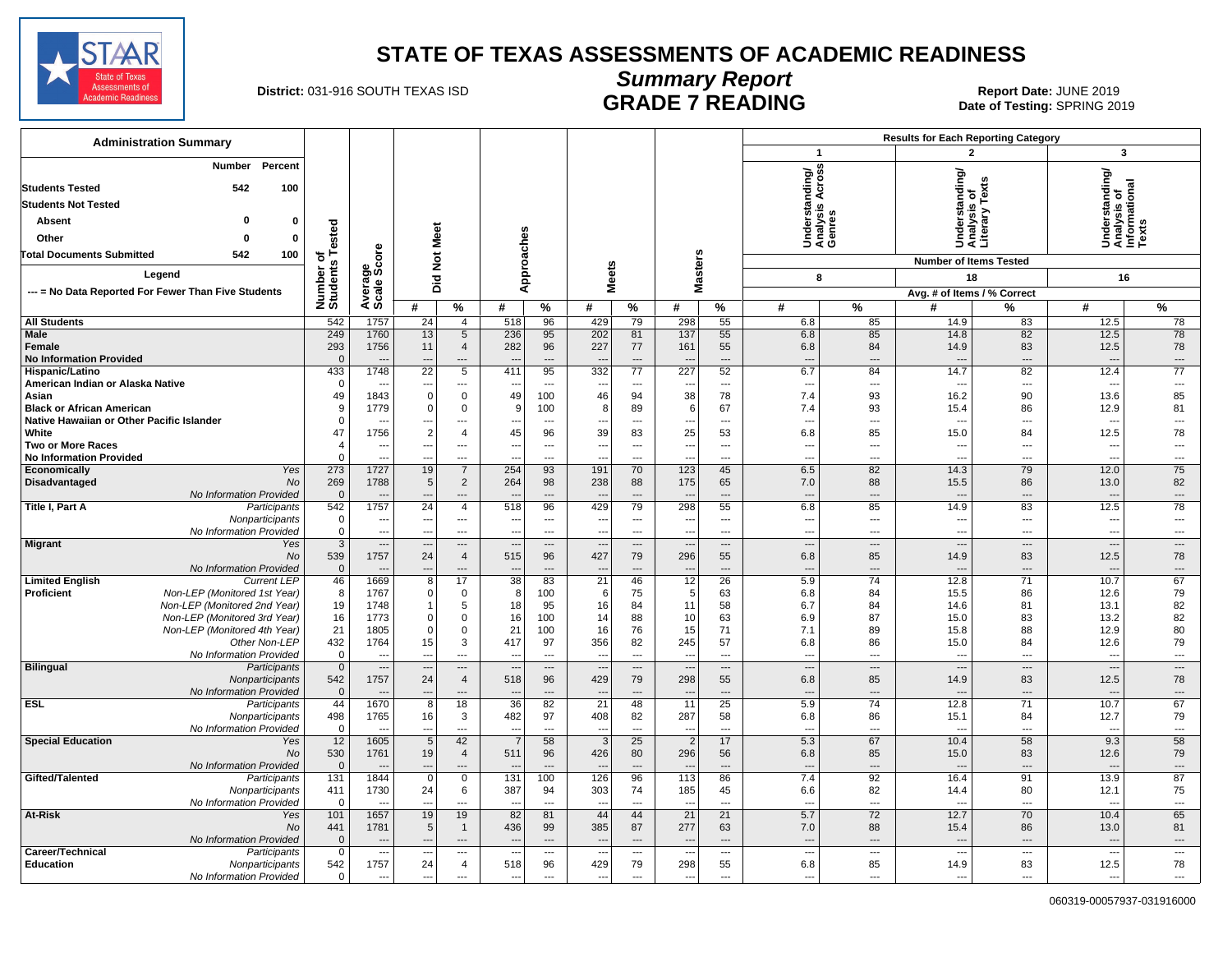

#### **Summary Report** District: 031-916 SOUTH TEXAS ISD **COMMANO COMPLIES ON BEAR COMPLIES**<br>Date of Testing: SPRING 2019 **GRADE 7 WRITING**

Date of Testing: SPRING 2019

| <b>Administration Summary</b>                                           |                       |                                           |                                      |                          |                          |                                 |                                |                                |                                 |                              |                                  |                                  | <b>Results for Each Reporting Category</b> |                                |                                  |                                  |
|-------------------------------------------------------------------------|-----------------------|-------------------------------------------|--------------------------------------|--------------------------|--------------------------|---------------------------------|--------------------------------|--------------------------------|---------------------------------|------------------------------|----------------------------------|----------------------------------|--------------------------------------------|--------------------------------|----------------------------------|----------------------------------|
|                                                                         |                       |                                           |                                      |                          |                          |                                 |                                |                                |                                 |                              |                                  | $\mathbf{1}$                     | $\overline{2}$                             |                                | 3                                |                                  |
| Percent<br>Number                                                       |                       |                                           |                                      |                          |                          |                                 |                                |                                |                                 |                              |                                  |                                  |                                            |                                |                                  |                                  |
| <b>Students Tested</b><br>541                                           | 100                   |                                           |                                      |                          |                          |                                 |                                |                                |                                 |                              |                                  |                                  |                                            |                                |                                  |                                  |
| <b>Students Not Tested</b>                                              |                       |                                           |                                      |                          |                          |                                 |                                |                                |                                 |                              |                                  | Composition                      |                                            |                                |                                  |                                  |
| Absent                                                                  | 0                     |                                           |                                      |                          |                          |                                 |                                |                                |                                 |                              |                                  |                                  | Revision                                   |                                |                                  | Editing                          |
| Other<br>0                                                              | ested<br>$\mathbf{0}$ |                                           |                                      | Meet                     |                          |                                 |                                |                                |                                 |                              |                                  |                                  |                                            |                                |                                  |                                  |
| <b>Total Documents Submitted</b><br>542                                 | 100                   |                                           |                                      |                          |                          |                                 |                                |                                |                                 |                              |                                  |                                  |                                            |                                |                                  |                                  |
|                                                                         | ъ                     | ige<br>Score                              |                                      | $\frac{5}{2}$            |                          | Approaches                      |                                |                                | sters                           |                              |                                  | <b>Number of Points Possible</b> |                                            |                                | <b>Number of Items Tested</b>    |                                  |
| Legend                                                                  |                       |                                           |                                      | Did                      |                          |                                 | <b>Meets</b>                   |                                | 울                               |                              |                                  | 16                               | 13                                         |                                | 17                               |                                  |
| --- = No Data Reported For Fewer Than Five Students                     | Number of<br>Students | Averag<br>Scale                           |                                      |                          |                          |                                 |                                |                                |                                 |                              |                                  | Avg. # of Points / % Scored      |                                            |                                | Avg. # of Items / % Correct      |                                  |
|                                                                         |                       |                                           | #                                    | %                        | #                        | %                               | #                              | %                              | #                               | %                            | #                                | %                                | #                                          | ℅                              | #                                | %                                |
| <b>All Students</b><br><b>Male</b>                                      | 541<br>249            | 4535<br>4437                              | 25<br>19                             | 5<br>8                   | 516<br>230               | 95<br>92                        | 437<br>192                     | 81<br>77                       | 269<br>111                      | 50<br>45                     | 10.7<br>10.2                     | 67<br>64                         | 10.6<br>10.5                               | 81<br>81                       | 15.2<br>14.9                     | 89<br>88                         |
| Female                                                                  | 292                   | 4620                                      | 6                                    | $\overline{2}$           | 286                      | 98                              | 245                            | 84                             | 158                             | 54                           | 11.2                             | 70                               | 10.6                                       | 82                             | 15.5                             | 91                               |
| <b>No Information Provided</b>                                          |                       | $\Omega$<br>$\overline{\phantom{a}}$      | $\overline{\phantom{a}}$             | $---$                    | $\sim$                   | $---$                           | <b>.</b>                       | $---$                          | $\overline{a}$                  | $---$                        | ---                              | $---$                            | $\overline{\phantom{a}}$                   | $---$                          | $---$                            | $---$                            |
| Hispanic/Latino                                                         | 433                   | 4480                                      | $\overline{23}$                      | 5                        | 410                      | 95                              | 340                            | 79                             | 201                             | 46                           | 10.5                             | 66                               | 10.5                                       | 81                             | 15.1                             | 89                               |
| American Indian or Alaska Native<br>Asian                               | $\Omega$<br>49        | $\overline{\phantom{a}}$<br>5050          | $\overline{\phantom{a}}$<br>$\Omega$ | ---<br>$\mathbf 0$       | 49                       | $\hspace{0.05cm} \ldots$<br>100 | $\overline{\phantom{a}}$<br>47 | $\hspace{0.05cm} \ldots$<br>96 | $\overline{\phantom{a}}$<br>36  | $\qquad \qquad \cdots$<br>73 | ---<br>12.4                      | $\overline{\phantom{a}}$<br>77   | $\overline{\phantom{a}}$<br>11.3           | $\hspace{0.05cm} \ldots$<br>87 | $\overline{\phantom{a}}$<br>16.2 | $\scriptstyle\cdots$<br>95       |
| <b>Black or African American</b>                                        | <sub>9</sub>          | 4429                                      |                                      | 11                       |                          | 89                              | 8                              | 89                             | 5                               | 56                           | 10.9                             | 68                               | 10.2                                       | 79                             | 15.1                             | 89                               |
| Native Hawaiian or Other Pacific Islander                               |                       | $\Omega$                                  |                                      | $\overline{a}$           |                          | $\overline{a}$                  |                                | ---                            |                                 | $\overline{\phantom{a}}$     | ---                              | $\overline{a}$                   |                                            | $\overline{a}$                 | $\overline{a}$                   | ---                              |
| White                                                                   | 46                    | 4534                                      |                                      | $\overline{2}$           | 45                       | 98                              | 38                             | 83                             | 25                              | 54                           | 10.7                             | 67                               | 10.6                                       | 82                             | 15.4                             | 91                               |
| <b>Two or More Races</b><br><b>No Information Provided</b>              |                       | Δ<br>$\overline{\phantom{a}}$<br>$\Omega$ | $\overline{\phantom{a}}$             | $---$<br>$\overline{a}$  | $\overline{\phantom{a}}$ | $---$<br>$\sim$                 | $\overline{\phantom{a}}$       | $---$<br>$\overline{a}$        | $\overline{\phantom{a}}$        | $---$<br>$\overline{a}$      | ---<br>$\overline{a}$            | $\overline{a}$<br>$\overline{a}$ | $\overline{\phantom{a}}$                   | $\sim$<br>$\overline{a}$       | $\overline{a}$<br>$\sim$         | $\overline{a}$<br>$\overline{a}$ |
| Economically                                                            | <b>Yes</b><br>273     | 4376                                      | 18                                   | $\overline{7}$           | 255                      | 93                              | 200                            | 73                             | 110                             | 40                           | 10.2                             | 64                               | 10.3                                       | 79                             | 14.7                             | 87                               |
| Disadvantaged                                                           | <b>No</b><br>268      | 4698                                      |                                      | 3                        | 261                      | 97                              | 237                            | 88                             | 159                             | 59                           | 11.2                             | 70                               | 10.9                                       | 84                             | 15.7                             | 92                               |
| No Information Provided                                                 | $\Omega$              |                                           |                                      | ---                      |                          | $---$                           |                                |                                | $\overline{\phantom{a}}$        | ---                          | $\overline{\phantom{a}}$         | $\overline{\phantom{a}}$         |                                            | ---                            | $\overline{a}$                   | $---$                            |
| Title I, Part A<br>Participants<br>Nonparticipants                      | 541                   | 4535<br>$\mathbf 0$<br>---                | 25<br>$\overline{\phantom{a}}$       | 5<br>$\overline{a}$      | 516                      | 95<br>$\overline{a}$            | 437<br>ь.                      | 81<br>$\overline{a}$           | 269<br>$\overline{\phantom{a}}$ | 50<br>$\ldots$               | 10.7<br>---                      | 67<br>$\overline{\phantom{a}}$   | 10.6<br>---                                | 81<br>$\overline{\phantom{a}}$ | 15.2<br>---                      | 89<br>$\overline{a}$             |
| No Information Provided                                                 |                       | $\Omega$<br>$\overline{\phantom{a}}$      | н.                                   | $\hspace{0.05cm} \ldots$ | $\overline{\phantom{a}}$ | $\overline{a}$                  | $\overline{\phantom{a}}$       | $\hspace{0.05cm} \ldots$       | $\overline{\phantom{a}}$        | $\ldots$                     |                                  | $\overline{a}$                   | $\overline{\phantom{a}}$                   | $\sim$                         | $\overline{a}$                   | ---                              |
| <b>Migrant</b>                                                          | Yes                   | $\overline{3}$<br>$\qquad \qquad \cdots$  | $\overline{\phantom{a}}$             | $\overline{a}$           | $\sim$                   | $\overline{\phantom{a}}$        | $\sim$                         | $\overline{\phantom{a}}$       | $\overline{\phantom{a}}$        | $---$                        | $\overline{a}$                   | $\overline{\phantom{a}}$         | $\sim$                                     | $---$                          | $\overline{\phantom{a}}$         | $\overline{\phantom{a}}$         |
|                                                                         | 538<br>No             | 4534                                      | 25                                   | 5                        | 513                      | 95                              | 434                            | 81                             | 267                             | 50                           | 10.7                             | 67                               | 10.6                                       | 81                             | 15.2                             | 89                               |
| No Information Provided<br><b>Current LEP</b><br><b>Limited English</b> | 46                    | $\mathbf 0$<br>4204                       | -<br><sub>9</sub>                    | $---$<br>$\overline{20}$ | $\overline{37}$          | $\overline{a}$<br>80            | $\overline{28}$                | $\overline{a}$<br>61           | 14                              | $---$<br>30                  | $\overline{a}$<br>9.7            | $---$<br>61                      | $\sim$<br>9.7                              | $---$<br>$\overline{74}$       | $\overline{a}$<br>13.7           | $---$<br>80                      |
| Non-LEP (Monitored 1st Year)<br>Proficient                              |                       | 8<br>4536                                 |                                      | 0                        | 8                        | 100                             | -7                             | 88                             | 5                               | 63                           | 10.3                             | 64                               | 11.1                                       | 86                             | 16.1                             | 95                               |
| Non-LEP (Monitored 2nd Year)                                            | 19                    | 4391                                      |                                      | 5                        | 18                       | 95                              | 13                             | 68                             | 8                               | 42                           | 9.9                              | 62                               | 10.5                                       | 81                             | 15.1                             | 89                               |
| Non-LEP (Monitored 3rd Year)                                            | 16                    | 4600                                      | $\Omega$                             | $\Omega$                 | 16                       | 100                             | 15                             | 94                             | 10                              | 63                           | 11.1                             | 70                               | 10.9                                       | 84                             | 15.6                             | 92                               |
| Non-LEP (Monitored 4th Year)<br>Other Non-LEP                           | 21<br>431             | 4641<br>4570                              | $\Omega$<br>15                       | $\mathbf 0$<br>3         | 21<br>416                | 100<br>97                       | 18<br>356                      | 86<br>83                       | 12<br>220                       | 57<br>51                     | 11.2<br>10.8                     | 70<br>68                         | 10.6<br>10.7                               | 81<br>82                       | 15.8<br>15.3                     | 93<br>90                         |
| No Information Provided                                                 |                       | $\mathbf 0$<br>---                        | $\sim$                               | $---$                    |                          | $\sim$                          | --                             | $---$                          | $\overline{\phantom{a}}$        | $---$                        | ---                              | $\overline{a}$                   | $\overline{a}$                             | $\overline{\phantom{a}}$       | $\overline{\phantom{a}}$         | $\cdots$                         |
| Participants<br><b>Bilingual</b>                                        |                       | $\overline{0}$<br>$---$                   | $\overline{\phantom{a}}$             | $---$                    | $\sim$                   | $---$                           | --                             | $---$                          | $\overline{\phantom{a}}$        | $---$                        | $\overline{a}$                   | $---$                            | $\overline{\phantom{a}}$                   | $---$                          | $---$                            | $---$                            |
| Nonparticipants                                                         | 541                   | 4535                                      | 25                                   | 5                        | 516                      | 95                              | 437                            | 81                             | 269                             | 50                           | 10.7                             | 67                               | 10.6                                       | 81                             | 15.2                             | 89                               |
| No Information Provided<br><b>ESL</b><br>Participants                   | 44                    | $\mathbf 0$<br>4245                       | $\overline{\phantom{a}}$<br>8        | $---$<br>18              | $\overline{36}$          | $---$<br>82                     | 28                             | $---$<br>64                    | 15                              | $---$<br>34                  | $\overline{\phantom{a}}$<br>9.9  | ---<br>62                        | $\overline{\phantom{a}}$<br>9.8            | $\overline{\phantom{a}}$<br>76 | $\overline{\phantom{a}}$<br>13.8 | ---<br>81                        |
| Nonparticipants                                                         | 497                   | 4561                                      | 17                                   | 3                        | 480                      | 97                              | 409                            | 82                             | 254                             | 51                           | 10.8                             | 67                               | 10.7                                       | 82                             | 15.3                             | 90                               |
| No Information Provided                                                 |                       | $\Omega$                                  |                                      | ---                      |                          | $\overline{a}$                  |                                | $---$                          |                                 | $\cdots$                     | $\overline{a}$                   | $---$                            |                                            | $---$                          | $\overline{a}$                   | ---                              |
| <b>Special Education</b>                                                | 12<br>Yes             | 3578                                      | 6                                    | 50                       | 6                        | 50                              | $\overline{2}$                 | 17                             | $\overline{0}$                  | $\mathbf 0$                  | 6.5                              | 41                               | 8.4                                        | 65                             | 11.1                             | 65                               |
| No Information Provided                                                 | 529<br>No             | 4557<br>$\mathbf{0}$                      | 19<br>--                             | $\overline{4}$<br>$---$  | 510                      | 96<br>$---$                     | 435                            | 82<br>$\overline{a}$           | 269                             | 51<br>$---$                  | 10.8<br>---                      | 68<br>$---$                      | 10.6                                       | 82<br>$\overline{\phantom{a}}$ | 15.3<br>$\overline{a}$           | 90<br>$\overline{a}$             |
| Gifted/Talented<br>Participants                                         | 131                   | 5009                                      |                                      | $\mathbf{1}$             | 130                      | 99                              | 126                            | 96                             | 101                             | 77                           | 12.1                             | 76                               | 11.6                                       | 89                             | 16.2                             | 95                               |
| Nonparticipants                                                         | 410                   | 4384                                      | 24                                   | 6                        | 386                      | 94                              | 311                            | 76                             | 168                             | 41                           | 10.3                             | 64                               | 10.3                                       | 79                             | 14.9                             | 88                               |
| No Information Provided                                                 |                       | $\mathbf 0$<br>$\overline{a}$             | $\overline{\phantom{a}}$             | $\overline{a}$           |                          | $\overline{a}$                  |                                | $\overline{a}$                 | $\overline{\phantom{a}}$        | $\overline{\phantom{a}}$     | $\overline{\phantom{a}}$         | $\overline{a}$                   | ---                                        | $\overline{a}$                 | $\overline{a}$                   | $\overline{a}$                   |
| At-Risk                                                                 | 101<br>Yes<br>No      | 4104                                      | 18                                   | 18<br>$\overline{2}$     | 83                       | 82                              | 52                             | 51                             | 25<br>244                       | 25                           | 9.3                              | 58                               | 9.4                                        | 72<br>84                       | 13.4                             | 79<br>92                         |
| No Information Provided                                                 | 440                   | 4634<br>$\mathbf{0}$                      |                                      | $\hspace{1.5cm} \cdots$  | 433                      | 98<br>$\hspace{0.05cm} \ldots$  | 385                            | 88<br>$\cdots$                 |                                 | 55<br>$\cdots$               | 11.0<br>$\overline{\phantom{a}}$ | 69<br>$\overline{\phantom{a}}$   | 10.9<br>$\overline{\phantom{a}}$           | $\hspace{0.05cm} \ldots$       | 15.6<br>---                      | ---                              |
| Career/Technical<br>Participants                                        |                       | $\overline{0}$<br>---                     |                                      | $\hspace{0.05cm} \ldots$ |                          | $\overline{\phantom{a}}$        |                                | ---                            | $\overline{a}$                  | $\overline{\phantom{a}}$     | $\overline{a}$                   | $\overline{a}$                   | $\overline{a}$                             | $\sim$                         | $\overline{\phantom{a}}$         | $\overline{\phantom{a}}$         |
| Education<br>Nonparticipants                                            | 541                   | 4535                                      | 25                                   | 5                        | 516                      | 95                              | 437                            | 81                             | 269                             | 50                           | 10.7                             | 67                               | 10.6                                       | 81                             | 15.2                             | 89                               |
| No Information Provided                                                 |                       | $\mathbf 0$<br>$\overline{a}$             | $---$                                | $---$                    | $\overline{\phantom{a}}$ | $\overline{\phantom{a}}$        | $\sim$                         | $---$                          | $\overline{a}$                  | $\sim$                       | ---                              | $---$                            | $\overline{\phantom{a}}$                   | $---$                          | $---$                            | $---$                            |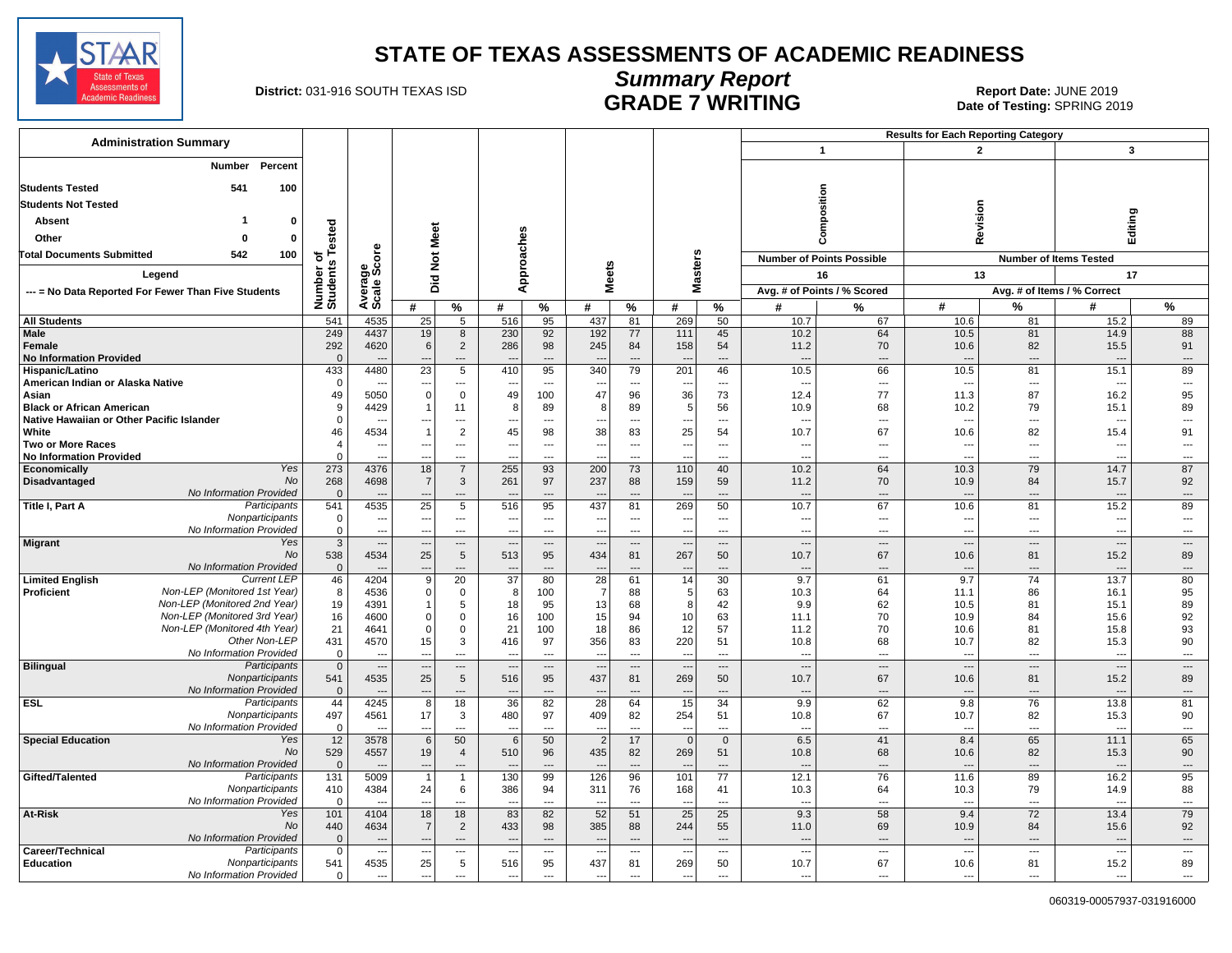

### **STATE OF TEXAS ASSESSMENTS OF ACADEMIC READINESS Constructed Responses Summary Report**

**District: 031-916 SOUTH TEXAS ISD** 

# **GRADE 7 WRITING** 031-916 SOUTH TEXAS ISD **Report Date:** JUNE 2019

**Date of Testing:**  SPRING 2019

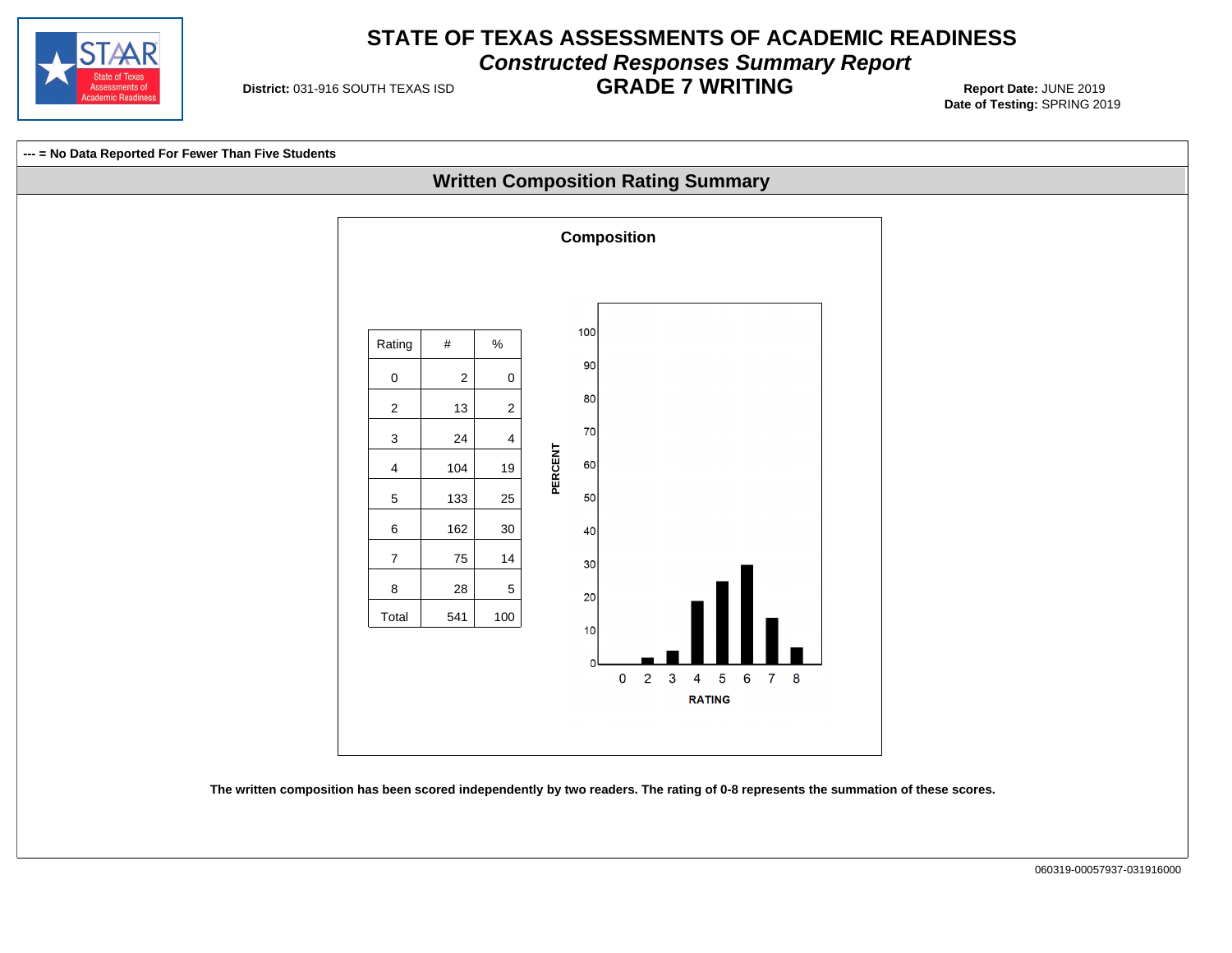

**Summary Report**

# **District: 031-916 SOUTH TEXAS ISD <b>GRADE 8 SOCIAL STUDIES** Report Date: JUNE 2019

Date of Testing: MAY 2019

| <b>Administration Summary</b>                                              |                            |                                  |                                  |                                   |                                 |                          |                                    |                                             |                                            | <b>Results for Each Reporting Category</b> |                                  |                                |                                 |                                  |                                     |                          |                                                  |                                   |
|----------------------------------------------------------------------------|----------------------------|----------------------------------|----------------------------------|-----------------------------------|---------------------------------|--------------------------|------------------------------------|---------------------------------------------|--------------------------------------------|--------------------------------------------|----------------------------------|--------------------------------|---------------------------------|----------------------------------|-------------------------------------|--------------------------|--------------------------------------------------|-----------------------------------|
|                                                                            |                            |                                  |                                  |                                   |                                 |                          |                                    |                                             |                                            |                                            | $\mathbf{1}$                     |                                |                                 | $\mathbf{2}$                     | 3                                   |                          |                                                  | 4                                 |
| Percent<br>Number<br>100<br><b>Students Tested</b><br>568                  |                            |                                  |                                  |                                   |                                 |                          |                                    |                                             |                                            |                                            |                                  |                                | ក្ត                             |                                  | ਠ<br>듦<br>Government<br>Citizenship |                          |                                                  | ਠ<br>등                            |
| <b>Students Not Tested</b>                                                 |                            |                                  |                                  |                                   |                                 |                          |                                    |                                             |                                            |                                            |                                  |                                |                                 |                                  |                                     |                          |                                                  |                                   |
| <b>Absent</b><br>0<br>0                                                    |                            |                                  |                                  |                                   |                                 |                          |                                    |                                             |                                            |                                            | History                          |                                | Geography<br>Culture            |                                  |                                     |                          | Economics,<br>Science,<br>Technology,<br>Society | cience,<br>echnology,<br>ociety   |
|                                                                            |                            |                                  |                                  |                                   |                                 |                          |                                    |                                             |                                            |                                            |                                  |                                |                                 |                                  |                                     |                          |                                                  |                                   |
| Other<br>$\Omega$<br>ŋ                                                     | Tested                     |                                  |                                  |                                   |                                 |                          |                                    |                                             |                                            |                                            |                                  |                                |                                 |                                  |                                     |                          |                                                  |                                   |
| 100<br><b>Total Documents Submitted</b><br>568                             | ৳                          |                                  |                                  |                                   |                                 |                          |                                    |                                             |                                            |                                            |                                  |                                |                                 |                                  | <b>Number of Items Tested</b>       |                          |                                                  |                                   |
| Legend                                                                     |                            |                                  |                                  | Did Not Meet                      |                                 | Approaches               | <b>Meets</b>                       |                                             | <b>Masters</b>                             |                                            | 17                               |                                |                                 | 10                               | 10                                  |                          |                                                  | $\overline{7}$                    |
| --- = No Data Reported For Fewer Than Five Students                        |                            |                                  |                                  |                                   |                                 |                          |                                    |                                             |                                            |                                            |                                  |                                |                                 |                                  | Avg. # of Items / % Correct         |                          |                                                  |                                   |
|                                                                            | Number of<br>Students      | Average<br>Scale Score           | #                                | ℅                                 | #                               | %                        | #                                  | %                                           | #                                          | %                                          | #                                | %                              | #                               | %                                | #                                   | ℅                        | #                                                | %                                 |
| <b>All Students</b>                                                        | 568                        | 4274                             | 36                               | 6                                 | 532                             | 94                       | 434                                | 76                                          | 308                                        | 54                                         | 13.3                             | 79                             | 7.7                             | 77                               | 7.8                                 | 78                       | 5.2                                              | 74                                |
| <b>Male</b>                                                                | 280                        | 4358                             | 14                               | 5                                 | 266                             | 95                       | 233                                | 83                                          | 174                                        | 62                                         | 13.8                             | 81                             | 7.9                             | 79                               | 7.9                                 | 79                       | 5.3                                              | 76                                |
| Female                                                                     | 288                        | 4194                             | 22                               | 8                                 | 266                             | 92                       | 201                                | 70                                          | 134                                        | 47                                         | 12.9                             | 76                             | 7.5                             | 75                               | 7.6                                 | 76                       | 5.0                                              | 72                                |
| <b>No Information Provided</b>                                             | $\overline{0}$             |                                  |                                  | $\overline{\phantom{a}}$          |                                 | $\overline{a}$           |                                    | $\overline{\phantom{a}}$                    |                                            | $\overline{a}$                             |                                  | $\overline{\phantom{a}}$       | ÷÷                              | ---                              | $\overline{\phantom{a}}$            | $---$                    | $\overline{a}$                                   | $\overline{\phantom{a}}$          |
| Hispanic/Latino<br>American Indian or Alaska Native                        | 461<br>-1                  | 4234                             | $\overline{33}$                  | $\overline{7}$<br>$\overline{a}$  | 428<br>--                       | 93<br>$\overline{a}$     | 337                                | $\overline{73}$<br>$\overline{\phantom{a}}$ | 234                                        | 51<br>$\sim$                               | 13.1                             | 77<br>$\overline{a}$           | 7.6<br>Ξ.                       | 76<br>---                        | 7.7<br>$\overline{\phantom{a}}$     | $\overline{77}$<br>---   | 5.1<br>$\overline{a}$                            | $\overline{73}$<br>$\overline{a}$ |
| Asian                                                                      | 57                         | 4552                             | $\overline{1}$                   | $\overline{2}$                    | 56                              | 98                       | 53                                 | 93                                          | $\overline{\phantom{a}}$<br>44             | 77                                         | 14.7                             | 87                             | 8.4                             | 84                               | 8.4                                 | 84                       | 5.8                                              | 83                                |
| <b>Black or African American</b>                                           | 3                          | --                               | ---                              | $---$                             | ---                             | $\sim$                   | $\overline{\phantom{a}}$           | $\sim$                                      | $\overline{\phantom{a}}$                   | $---$                                      | $\sim$                           | $\overline{a}$                 | ---                             | ---                              | $\overline{\phantom{a}}$            | $\overline{a}$           | $\overline{a}$                                   | $---$                             |
| Native Hawaiian or Other Pacific Islander                                  | $\mathbf 1$                | --                               | ---                              | $\overline{\phantom{a}}$          | ---                             | $\overline{a}$           | ---                                | $---$                                       | ---                                        | $---$                                      | ---                              | $---$                          | ---                             | ---                              | $\overline{\phantom{a}}$            | $\overline{a}$           | $\overline{a}$                                   | $\overline{a}$                    |
| White                                                                      | 36                         | 4327                             | $\mathbf 0$                      | $\mathbf 0$                       | 36                              | 100                      | 33                                 | 92                                          | 23                                         | 64                                         | 14.0                             | 82                             | 8.4                             | 84                               | 7.8                                 | 78                       | 5.3                                              | 75                                |
| <b>Two or More Races</b><br><b>No Information Provided</b>                 | 9<br>$\Omega$              | 4407<br>$\overline{\phantom{a}}$ | $\mathbf 0$<br>---               | $\mathbf 0$<br>$\overline{a}$     | 9<br>---                        | 100<br>---               | 8<br>$\overline{a}$                | 89<br>$\overline{\phantom{a}}$              | $\sqrt{5}$<br>$\overline{a}$               | 56<br>$\sim$                               | 13.8<br>$\overline{\phantom{a}}$ | 81<br>---                      | 8.0<br>$\overline{\phantom{a}}$ | 80<br>---                        | 8.4<br>$\overline{\phantom{a}}$     | 84<br>---                | 5.8<br>$\overline{a}$                            | 83<br>$\sim$ $\sim$               |
| Economically<br>Yes                                                        | 246                        | 4161                             | $\overline{22}$                  | 9                                 | 224                             | 91                       | 167                                | 68                                          | 112                                        | 46                                         | 12.7                             | 75                             | 7.4                             | 74                               | 7.5                                 | 75                       | 4.9                                              | 70                                |
| Disadvantaged<br>No                                                        | 322                        | 4361                             | 14                               | 4                                 | 308                             | 96                       | 267                                | 83                                          | 196                                        | 61                                         | 13.8                             | 81                             | 8.0                             | 80                               | 8.0                                 | 80                       | 5.4                                              | 77                                |
| No Information Provided                                                    | $\Omega$                   |                                  |                                  | $---$                             |                                 | $\overline{a}$           |                                    | $---$                                       |                                            | $\overline{a}$                             |                                  | $\overline{a}$                 | ---                             | $\overline{a}$                   | $\overline{\phantom{a}}$            | $\overline{\phantom{a}}$ |                                                  | $\overline{\phantom{a}}$          |
| Title I, Part A<br>Participants                                            | 568                        | 4274                             | 36                               | 6                                 | 532                             | 94                       | 434                                | 76                                          | 308                                        | 54                                         | 13.3                             | 79                             | 7.7                             | 77                               | 7.8                                 | 78                       | 5.2                                              | 74                                |
| Nonparticipants                                                            | $\mathbf 0$<br>$\mathbf 0$ | ---<br>---                       | ---<br>$\overline{a}$            | $---$<br>$\overline{\phantom{a}}$ | $\overline{\phantom{a}}$<br>--- | $---$<br>$\overline{a}$  | $\overline{\phantom{a}}$<br>$\sim$ | $-$<br>$\overline{\phantom{a}}$             | $\overline{\phantom{a}}$<br>$\overline{a}$ | $---$<br>$\overline{a}$                    | $---$<br>$\overline{a}$          | $---$<br>$\overline{a}$        | $\overline{\phantom{a}}$<br>--- | $\overline{a}$<br>$\overline{a}$ | $\sim$<br>$\overline{\phantom{a}}$  | $---$<br>---             | $\overline{a}$<br>$\overline{a}$                 | $\sim$<br>$\overline{a}$          |
| No Information Provided<br><b>Migrant</b><br>Yes                           | $\overline{1}$             | $\overline{\phantom{a}}$         | ---                              | $\overline{\phantom{a}}$          | ---                             | $\cdots$                 | $\overline{\phantom{a}}$           | $\qquad \qquad \cdots$                      | $\overline{\phantom{a}}$                   | $\cdots$                                   | $\overline{a}$                   | $\overline{\phantom{a}}$       | $\overline{\phantom{a}}$        | ---                              | $\hspace{0.05cm} \ldots$            | $\overline{\phantom{a}}$ | $\overline{\phantom{a}}$                         | $\hspace{0.05cm}\ldots$           |
| No                                                                         | 567                        | 4275                             | 36                               | 6                                 | 531                             | 94                       | 433                                | 76                                          | 308                                        | 54                                         | 13.3                             | 79                             | 7.7                             | 77                               | 7.8                                 | 78                       | 5.2                                              | 74                                |
| No Information Provided                                                    | $\mathbf 0$                |                                  |                                  | ---                               |                                 | $\overline{a}$           |                                    |                                             | $\overline{\phantom{a}}$                   | $\overline{\phantom{a}}$                   |                                  | $\overline{a}$                 | ---                             | ---                              | $\overline{\phantom{a}}$            | $\overline{a}$           | $\overline{\phantom{a}}$                         | ---                               |
| <b>Limited English</b><br><b>Current LEP</b>                               | 22                         | 3744                             | $6\phantom{1}6$                  | 27                                | 16                              | 73                       | $\overline{7}$                     | 32                                          | $\overline{c}$                             | 9                                          | 9.7                              | 57                             | 6.0                             | 60                               | 6.5                                 | 65                       | 3.8                                              | 54                                |
| Proficient<br>Non-LEP (Monitored 1st Year)<br>Non-LEP (Monitored 2nd Year) | 14<br>28                   | 3933<br>4228                     | $\overline{2}$<br>$\overline{2}$ | 14<br>$\overline{7}$              | 12<br>26                        | 86<br>93                 | 6<br>19                            | 43<br>68                                    | $\overline{4}$<br>12                       | 29<br>43                                   | 11.1<br>13.0                     | 66<br>76                       | 6.9<br>7.4                      | 69<br>74                         | 6.6<br>7.6                          | 66<br>76                 | 4.5<br>5.0                                       | 64<br>71                          |
| Non-LEP (Monitored 3rd Year)                                               | 13                         | 4344                             | $\overline{0}$                   | $\mathbf 0$                       | 13                              | 100                      | 11                                 | 85                                          | 8                                          | 62                                         | 14.4                             | 85                             | 7.8                             | 78                               | 8.2                                 | 82                       | 5.0                                              | 71                                |
| Non-LEP (Monitored 4th Year)                                               | $\overline{7}$             | 4112                             | $\overline{1}$                   | 14                                | 6                               | 86                       | $\boldsymbol{\Lambda}$             | 57                                          | $\mathbf{3}$                               | 43                                         | 11.4                             | 67                             | 7.6                             | 76                               | 7.6                                 | 76                       | 5.0                                              | 71                                |
| Other Non-LEP                                                              | 484                        | 4312                             | 25                               | 5                                 | 459                             | 95                       | 387                                | 80                                          | 279                                        | 58                                         | 13.6                             | 80                             | 7.8                             | 78                               | 7.9                                 | 79                       | 5.3                                              | 75                                |
| No Information Provided                                                    | $\mathbf 0$                | --                               | ---                              | $\cdots$                          | --                              | ---                      | $\overline{\phantom{a}}$           | $---$                                       | $\scriptstyle\cdots$                       | $\overline{\phantom{a}}$                   | ---                              | $\overline{a}$                 | ---                             | ---                              | $\overline{\phantom{a}}$            | ---                      | $\overline{\phantom{a}}$                         | $\cdots$                          |
| <b>Bilingual</b><br>Participants                                           | $\mathbf 0$<br>568         | <br>4274                         | $\overline{a}$<br>36             | $\overline{\phantom{a}}$<br>6     | $\overline{\phantom{a}}$<br>532 | $\overline{a}$<br>94     | $\sim$<br>434                      | $---$<br>76                                 | $\overline{\phantom{a}}$<br>308            | $\overline{\phantom{a}}$<br>54             | $\overline{\phantom{a}}$<br>13.3 | $\overline{\phantom{a}}$<br>79 | $\overline{\phantom{a}}$<br>7.7 | ---<br>77                        | $\overline{\phantom{a}}$<br>7.8     | $---$<br>78              | $\overline{a}$<br>5.2                            | $\overline{\phantom{a}}$<br>74    |
| Nonparticipants<br>No Information Provided                                 | $\mathbf 0$                |                                  | $\overline{\phantom{a}}$         | $---$                             | $\overline{\phantom{a}}$        | $\sim$                   | $\overline{\phantom{a}}$           | $---$                                       | $\overline{\phantom{a}}$                   | $\overline{a}$                             |                                  | $\overline{a}$                 | ---                             | ---                              | $\overline{\phantom{a}}$            | $---$                    | $\overline{a}$                                   | $\hspace{0.05cm} \ldots$          |
| <b>ESL</b><br>Participants                                                 | 21                         | 3729                             | 6                                | 29                                | 15                              | 71                       | 6                                  | 29                                          | $\overline{2}$                             | 10                                         | 9.6                              | 56                             | 5.9                             | 59                               | 6.4                                 | 64                       | 3.7                                              | 53                                |
| Nonparticipants                                                            | 547                        | 4295                             | 30                               | 5                                 | 517                             | 95                       | 428                                | 78                                          | 306                                        | 56                                         | 13.5                             | 79                             | 7.8                             | 78                               | 7.8                                 | 78                       | 5.2                                              | 75                                |
| No Information Provided                                                    | 0                          |                                  | $\overline{a}$<br>$\overline{7}$ | $\overline{a}$<br>44              | $\overline{a}$                  | $\overline{a}$           | $\sim$<br>$\overline{7}$           | $\overline{\phantom{a}}$<br>44              | $\overline{\phantom{a}}$<br>5              | $\overline{a}$                             | $\overline{a}$                   | $\overline{\phantom{a}}$<br>62 | ---<br>6.0                      | ---<br>60                        | $\overline{\phantom{a}}$            | $\overline{a}$<br>63     | $\overline{\phantom{a}}$<br>4.0                  | ---<br>57                         |
| <b>Special Education</b><br>Yes<br><b>No</b>                               | 16<br>552                  | 3860<br>4286                     | 29                               | 5                                 | 9<br>523                        | 56<br>95                 | 427                                | 77                                          | 303                                        | 31<br>55                                   | 10.5<br>13.4                     | 79                             | 7.7                             | 77                               | 6.3<br>7.8                          | 78                       | 5.2                                              | 74                                |
| No Information Provided                                                    | $\overline{0}$             |                                  |                                  | $\overline{\phantom{a}}$          |                                 | $\overline{a}$           |                                    | $\overline{\phantom{a}}$                    |                                            | $\overline{a}$                             |                                  | $\overline{a}$                 | $\overline{\phantom{a}}$        | $\overline{a}$                   | $\overline{\phantom{a}}$            | $\overline{a}$           | $\overline{\phantom{a}}$                         | $\overline{\phantom{a}}$          |
| Gifted/Talented<br>Participants                                            | 140                        | 4550                             |                                  | $\mathbf{1}$                      | 139                             | 99                       | 131                                | 94                                          | 110                                        | 79                                         | 14.9                             | 88                             | 8.3                             | 83                               | 8.6                                 | 86                       | 5.8                                              | 82                                |
| Nonparticipants                                                            | 428                        | 4184                             | 35                               | 8                                 | 393                             | 92                       | 303                                | 71                                          | 198                                        | 46                                         | 12.8                             | 75                             | 7.5                             | 75                               | 7.5                                 | 75                       | 5.0                                              | 71                                |
| No Information Provided                                                    | $\mathbf 0$                | $\overline{\phantom{a}}$         | $\sim$                           | $---$                             | $\overline{a}$                  | $\overline{a}$           | $\sim$                             | $\overline{\phantom{a}}$                    | $\sim$                                     | $---$                                      | $\overline{a}$                   | $\overline{a}$                 | $\sim$                          | ---                              | $-$                                 | $\overline{a}$           | $\overline{a}$                                   | $\sim$                            |
| At-Risk<br>Yes<br>No                                                       | 93<br>475                  | 3821<br>4363                     | 22<br>14                         | 24<br>3                           | 71<br>461                       | 76<br>97                 | 34<br>400                          | 37<br>84                                    | 15<br>293                                  | 16<br>62                                   | 10.4<br>13.9                     | 61<br>82                       | 6.3<br>8.0                      | 63<br>80                         | 6.3<br>8.1                          | 63<br>81                 | 4.2<br>5.4                                       | 59<br>77                          |
| No Information Provided                                                    | $\mathbf 0$                |                                  |                                  | ---                               |                                 |                          |                                    | $\overline{\phantom{a}}$                    |                                            | $\overline{\phantom{a}}$                   |                                  | $\overline{a}$                 | ---                             | ---                              |                                     | ---                      |                                                  | $\overline{a}$                    |
| Career/Technical<br>Participants                                           | 508                        | 4315                             | 24                               | 5                                 | 484                             | 95                       | 404                                | 80                                          | 289                                        | 57                                         | 13.6                             | 80                             | 7.8                             | 78                               | 7.9                                 | 79                       | 5.3                                              | 75                                |
| <b>Education</b><br>Nonparticipants                                        | 60                         | 3935                             | 12                               | 20                                | 48                              | 80                       | 30                                 | 50                                          | 19                                         | 32                                         | 11.2                             | 66                             | 6.7                             | 67                               | 6.6                                 | 66                       | 4.4                                              | 63                                |
| No Information Provided                                                    | $\mathbf 0$                | $\overline{\phantom{a}}$         |                                  | $\overline{a}$                    | ---                             | $\overline{\phantom{a}}$ | $\overline{\phantom{a}}$           | $\sim$                                      | ---                                        | $\sim$                                     | $\sim$                           | $---$                          | ---                             | $\overline{a}$                   | $\sim$                              | $\overline{a}$           | $\overline{a}$                                   | $\overline{a}$                    |